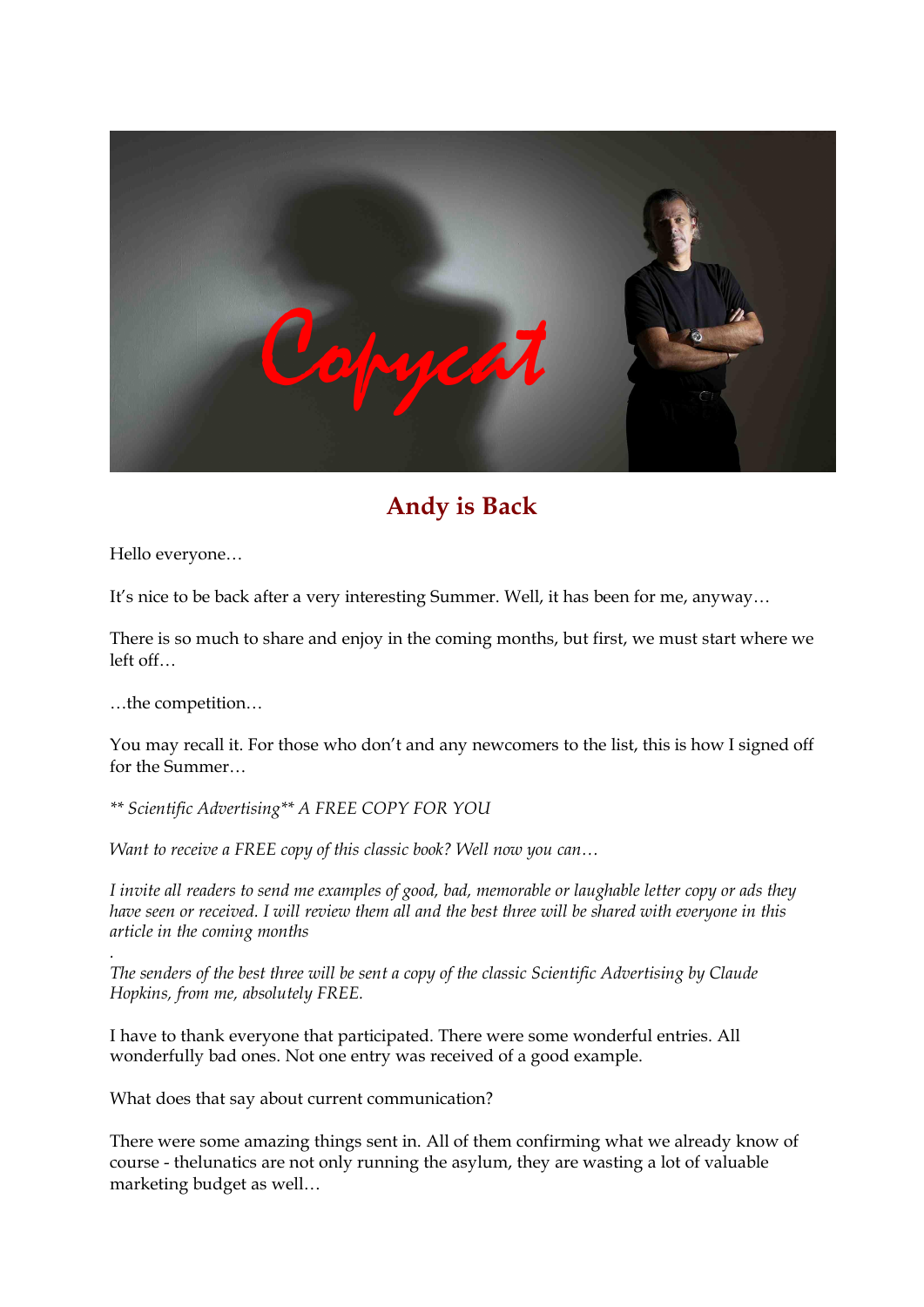Here are the three winners in reverse order:

In 3rd place…

### **The Low Cost Digital Poppit**



This one I also shared with a group of lovely people at a recent presentation I made to the DMA's Door Drop Conference in London.

This is a door drop leaflet that is doing the rounds currently.

It is promoting a 'digital hearing correction device' for Pensioners.

I'm sure the product is wonderful and it helps loads of people with hearing difficulties. But can anyone explain to me the relevance of the creative treatment on the front.

Remember what is being sold here…

So, what has a very old picture of The Tiller Girls lining up on the deck of the Titanic for a 100 metre dash got to do with it?

In addition, the main picture of Nat King Cole on the fourth tee has me even more confused.

I'm sure they sell bucket loads of the product. But just think how many more they would sell if they employed someone who knew what contemporary communication was all about…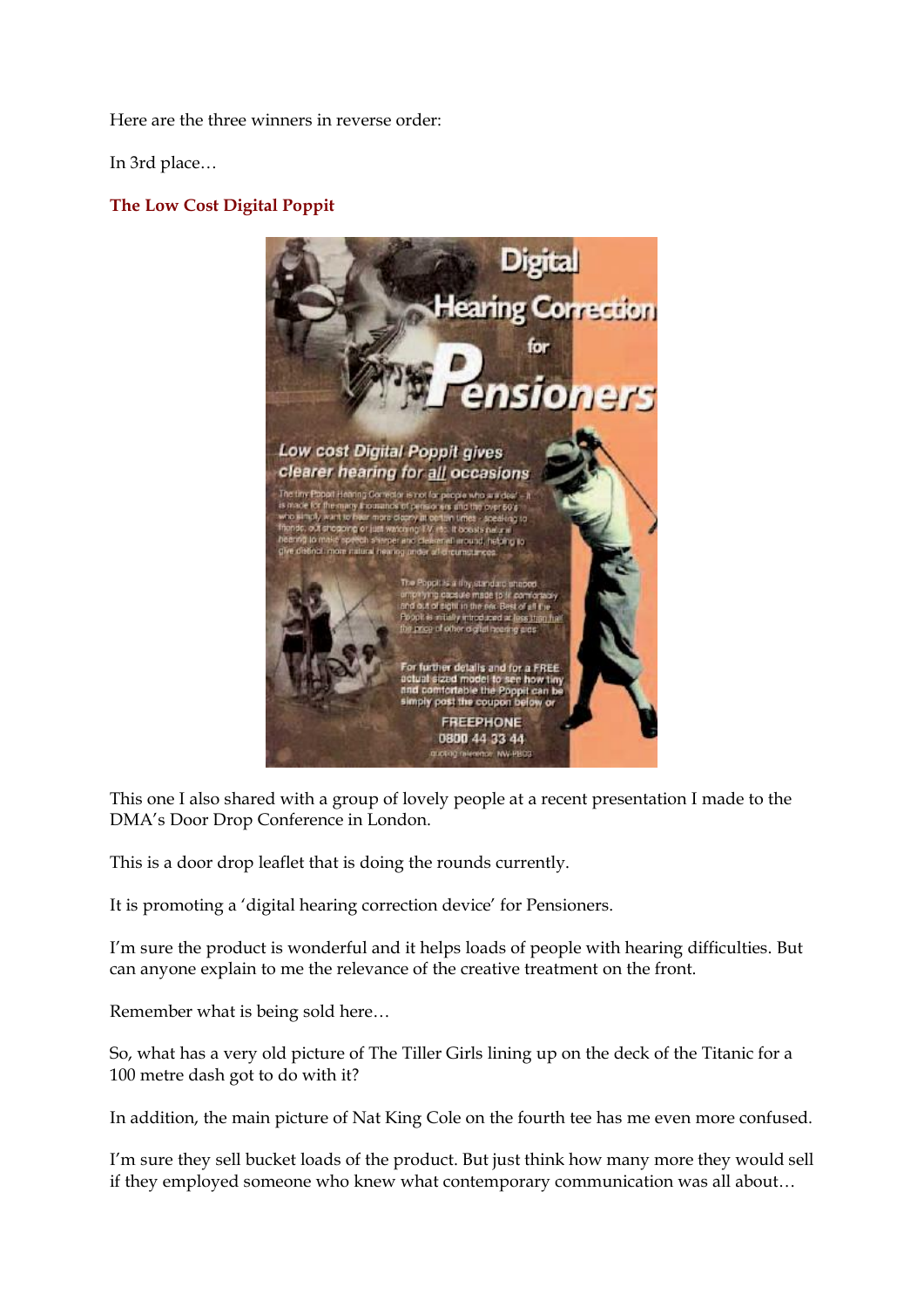### In 2nd place…

# **Hilton Dubai Jumeirah**



This is a little gem.

The quality of promotional material in the Middle East isn't the best in the world, I have to say.

But, now and again, you do see some well thought out campaigns that are delivered well.

This is certainly not one of them…

In Dubai right now, there are - at my last count - 32 five-star hotels.

On average, each property boasts a minimum of 6-8 restaurants. Some have a lot more...

This means that just in the 5 star market alone, there are between 200-300 restaurants vying for customers, every day.

Promotions abound. All offer-based as you would expect.

So, law of averages apply and occasionally someone loses it big time and heads for the funny farm…

This is one such example.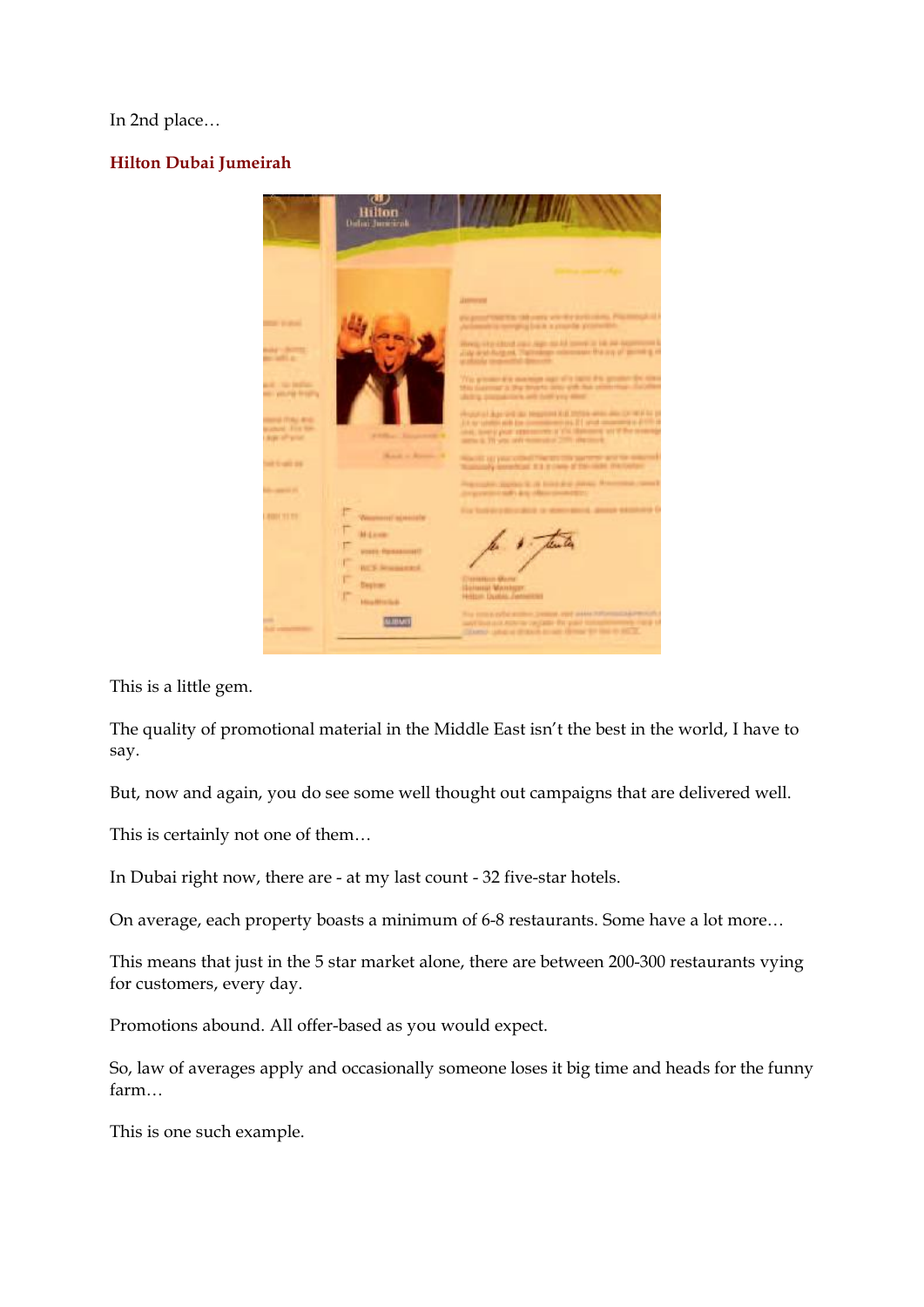The person who sent me this, rang me about it first. But she was laughing so much she couldn't talk. Honestly, I kid you not.

Here's why….

This promotion, for the *Pachanga* outlet, is encouraging people to ditch the younger generation and dine with an older partner. The hotel, staggeringly, is offering a discount relevant to the average age at the table.

*"…round up your oldest friends this summer. It's a case of the older the better"* 

*Ladies, this summer is the time to dine with the older man. Gentlemen, young trophy dining companions will cost you dear…"*

Mind you, you have to bring proof of your age with you…!

Can you imagine the scenario…*"…well I tell you I am 86."* 

*"But you don't look it sir"* 

*"I don't care whether I look it or not, I can tell you I was born in 1918. I was amongst the first wave ashore on Sword Beach in Normandy in 1944."* 

*"I'm sorry sir, there's nothing I can do. In the absence of your birth certificate I am going to have to class you as 65. These are my boss's instructions…"*

If it wasn't so comical it would be funny…

Remember, someone thought this up. Then an F & B Manager signed it off. Then they spent money trying to promote it.

Scary stuff indeed. There's no hope is there…absolutely no hope…

But even that load of nonsense doesn't compare with this absolute beauty.

The winner…

# **Renard Hospitality Egypt**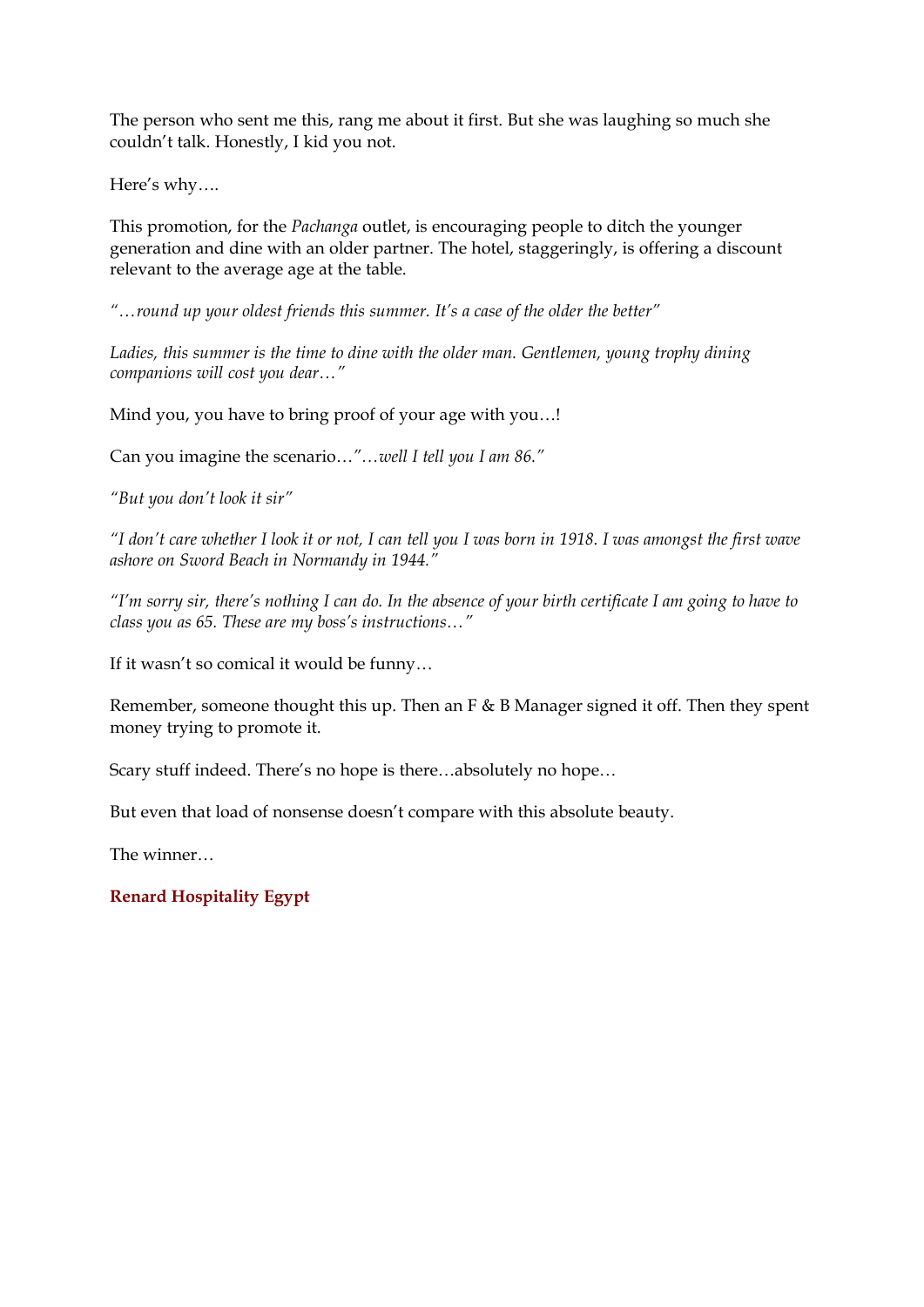

Regular readers of this column know my views about aliens. I am convinced that a number were left behind by the mother ship all those years ago.

Some of them write copy. I have shared some classic examples with you before:

Coming from the planet Zog, I suppose it is not surprising that they can get a little confused from time to time. But this takes confusion to another level.

What the hell is he talking about?

What is an *"annual consequential? "*

What an astonishing letter.

So, there you have it. A little bit of fun to kick off the new copywriting season.

Thank you for all your entries. I will be sharing some more of them with you over the coming months, I'm sure.

Congratulations to Samantha Gayfer in Dubai for the winning entry…and Rozelle Fernandez and James Handley who proudly join her on the podium.

The wonderfully inspirational *Scientific Advertising* will be winging its way to you all, as promised.

Enjoy the work of a master…